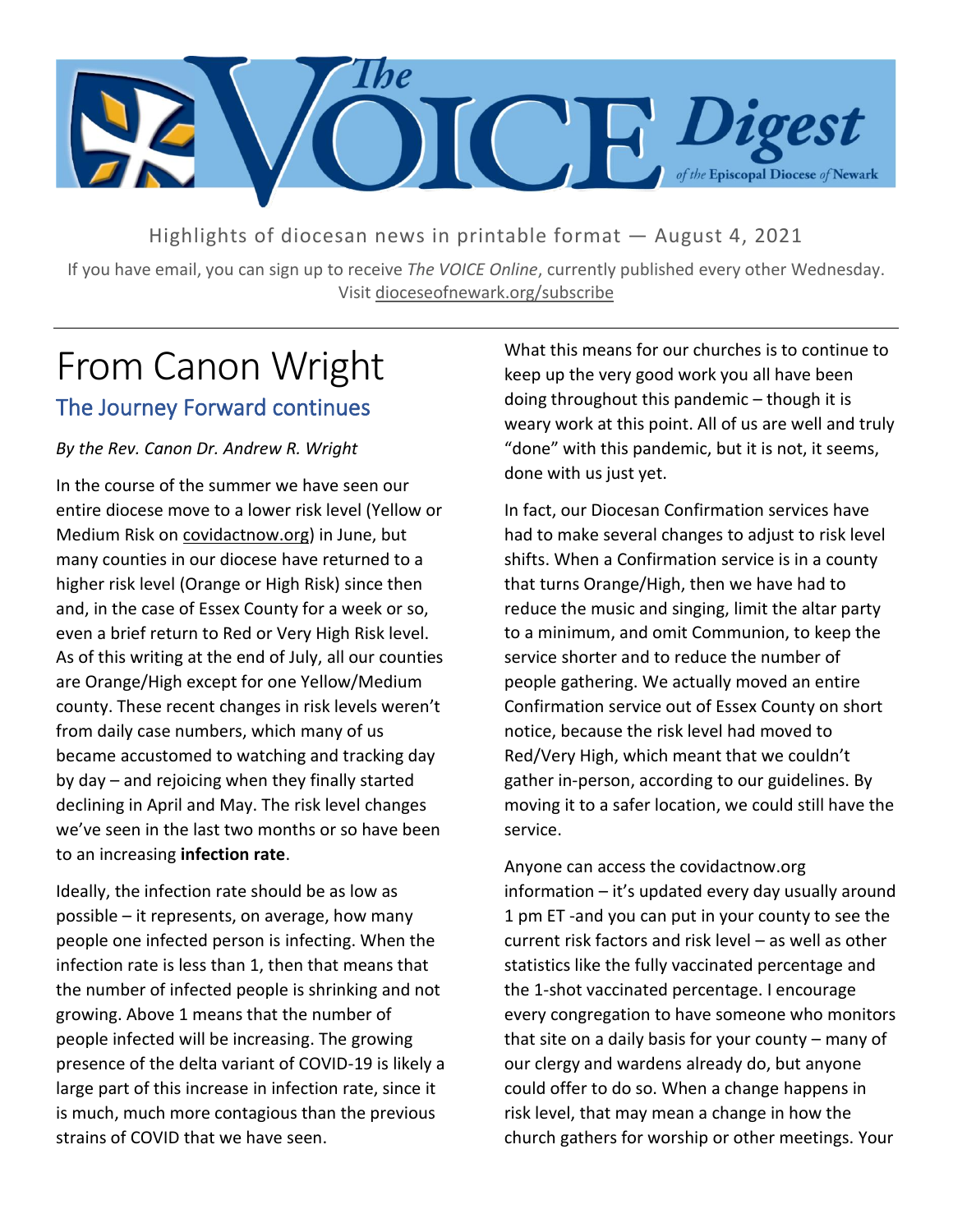clergy and vestry will have to determine how to proceed when a risk level change occurs.

Detailed information on our guidelines for each risk level can be found in our Journey Forward page. These guidelines were updated in May, so be sure you're using the current document.

The basics haven't changed much. Remember that distancing, masks, and washing hands are essential and that events outdoors are safer than indoors and that gatherings, including worship, should be kept brief.

- Social distancing of 6' between people from different households should be maintained. I think this is one of the hardest ones to continue to do – if you're meeting in person, make sure pews/seats are marked off and give people clear signs about distancing when standing (to go to Communion, for example). I think that this may be the item that has become the least well-maintained on our list.
- Masks indoors are very important and aren't a bad idea outdoors as well, but less critical. Remember that our churches don't check vaccination status of those attending, are open to all people – which includes those who cannot be vaccinated. Wearing a mask is a sign of hospitality and love and concern for one's neighbor. The Diocese of Newark has maintained masks indoors at all gatherings as one of our guidelines.
- Hand washing and sanitization is just a good idea, pandemic or no. But especially when Communion is being administered, the Celebrant should be very intentional about sanitizing their hands and communicants are encouraged to do so also (since incidental contact between the hands of the celebrant and communicant is always possible).
- While it may be more comfortable indoors when the weather isn't cooperating, remember that indoor events have higher

risk. Please be sure your space is well ventilated if you are meeting indoors. Outdoors is always safer, when it's possible to be outside.

• Keeping services shorter (or other gatherings) is an important tool. When possible, worship services should be no longer than 45 minutes or so. Make intentional choices for music, lessons, and preaching to keep the service time in a safer range.

When the risk level is at Red/Very High, our guidelines indicate returning to streaming/recorded/online worship only with a minimal crew on site to create the video. When the risk level is at Orange/High, our guidelines allow inperson gatherings within some limits, but are very careful about some particular details like singing (only a soloist, masked) and doesn't encourage social gatherings like coffee hour. At Yellow/Medium, our guidelines indicate that choral or congregational singing is fine, if masked, and still has some limits on how much congregational singing should take place indoors. At Yellow, a limited outdoor coffee hour is possible. The Quick Reference Guide may be helpful as a reminder.

So check through the guidelines again, keep an eye on covidactnow.org, and pray for all those who continue to become infected, those who are suffering with COVID, those who care for them, and for all those who continue to die as a result of COVID-19. Overall, we are doing much better than we were months ago or a year ago, but we have a ways to go yet.

Pax, Canon Wright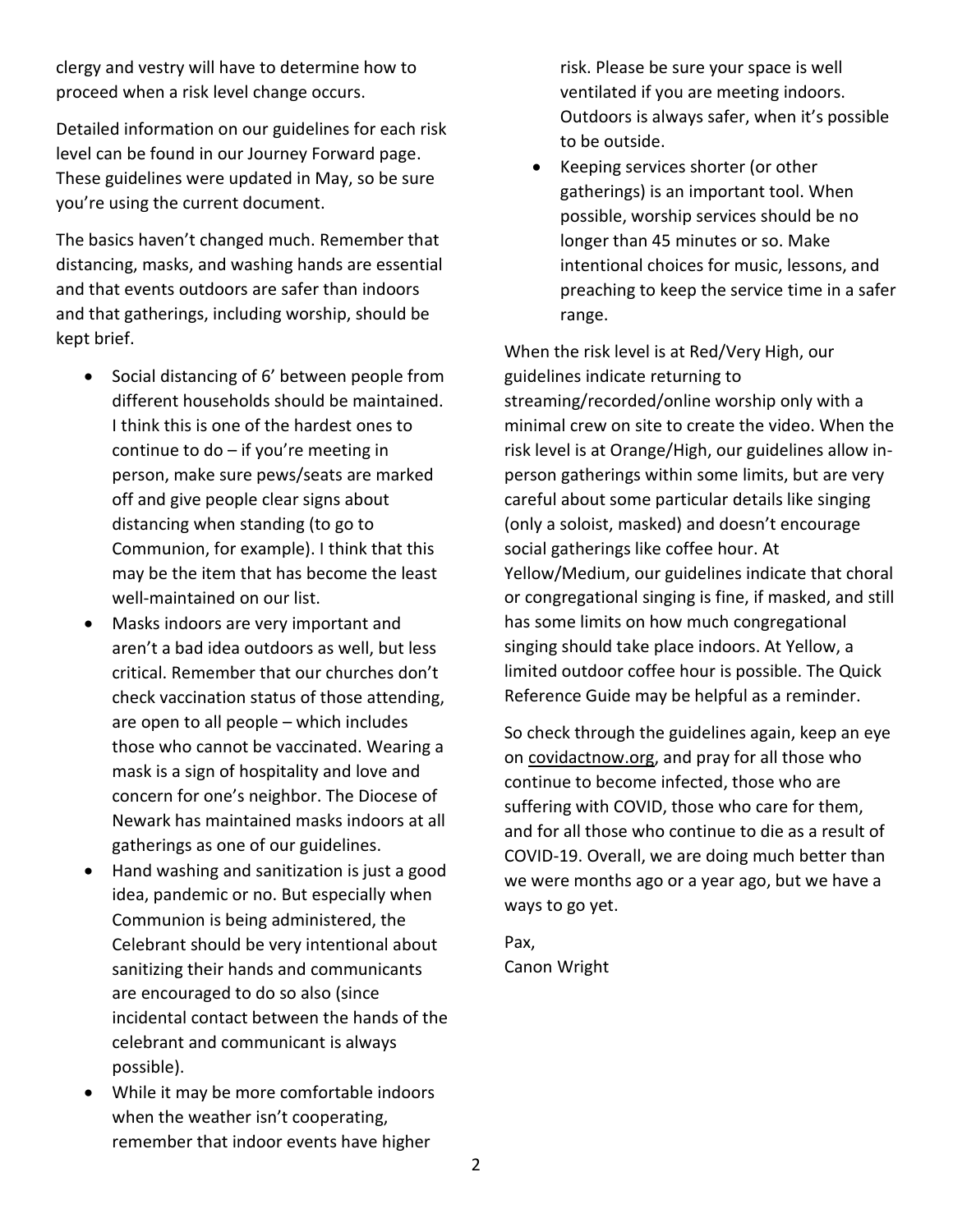# Features

### Prison Ministry arranges kids' outing to Cross Roads Camp

*By the Rev. Sharon Sheridan Hausman*

More than a dozen children and teens from Newark and East Orange recently enjoyed a day of summer-camp fun in the country when Cross Roads Camp and Conference Center hosted participants in the Diocese of Newark Prison Ministry's PATCH II (Parents and Their Children) program.

The youngsters started their outing with a cookout prepared by volunteers from Church of the Messiah, Chester, and St. Peter's, Morristown. The meal ended with a birthday celebration of ice cream and homemade cupcakes for a boy turning 14 that day.

Then Cross Roads staff led participants – including the adult chaperones – in scaling the rock-climbing wall and tie-dyeing T-shirts. Julie Crawford of Messiah, who coordinates the Good News Garden at the camp, led everyone on a scavenger hunt to identify plants in the garden. Youngsters also harvested some ripe vegetables and brought home their own planted seeds to grow.

The day ended with swimming in the camp pool.

For more than 30 years, Prison Ministry has brought children to visit parents incarcerated in the Essex County Jail. Supported by congregations throughout the diocese and diocesan grants, Prison Ministry also provides enrichment programs, holiday parties, school supplies and camping opportunities for children with parents who are incarcerated or recently released from incarceration.

The Cross Roads outing marked the first in-person activity for PATCH II since the COVID-19 forced a suspension of jail visits. Prison Ministry moved its enrichment programs online and delivered holiday gifts, school supplies, books, grocery cards and other items to the families' homes to support them during the pandemic.

### St. Peter's Haven celebrates 35 years serving homeless families *By Pam Fueshko*

The 1980s saw the founding of St. Peter's Haven, a transitional homeless shelter for families. In 1981, the rector of St. Peter's, Clifton, the Rev. Jorge Gutierrez, stated to a reporter; "Somewhere I'm sure there's a group whose needs are not being met… maybe the church can begin to meet those needs."

The original idea for St. Peter's Haven came from Clifton resident Donald Fischer. Fischer was the Senior Warden and organist at the time. He had read an article about a homeless couple living on the banks of the Passaic River because the only available shelters were for single adults based on their gender and they didn't want to be separated. He brought it to the attention of the Vestry, who at the time were debating on whether to tear down the original church rectory for parking. He asked the members how they could vote to tear down a perfectly good building when there were homeless families in need of shelter. It was the spark needed to seek funding for the Haven whose goal is to assist families of any configuration who find themselves in need of temporary housing in order to keep the families intact to maintain their normal rhythm of life.

The Haven opened its first shelter in the former rectory on October 30, 1986. In 1991, the Rev. Bonnie Perry, Interim Rector took up where the Rev. Gutierrez left off, by challenging local political leaders on the statistics of homelessness in Clifton. The Haven's food pantry originally started to provide food for the family in the Haven absorbed the city's food pantry to meet the needs of those in the community struggling with food insecurity. In 2002, thanks to a bequest from parishioner Ella